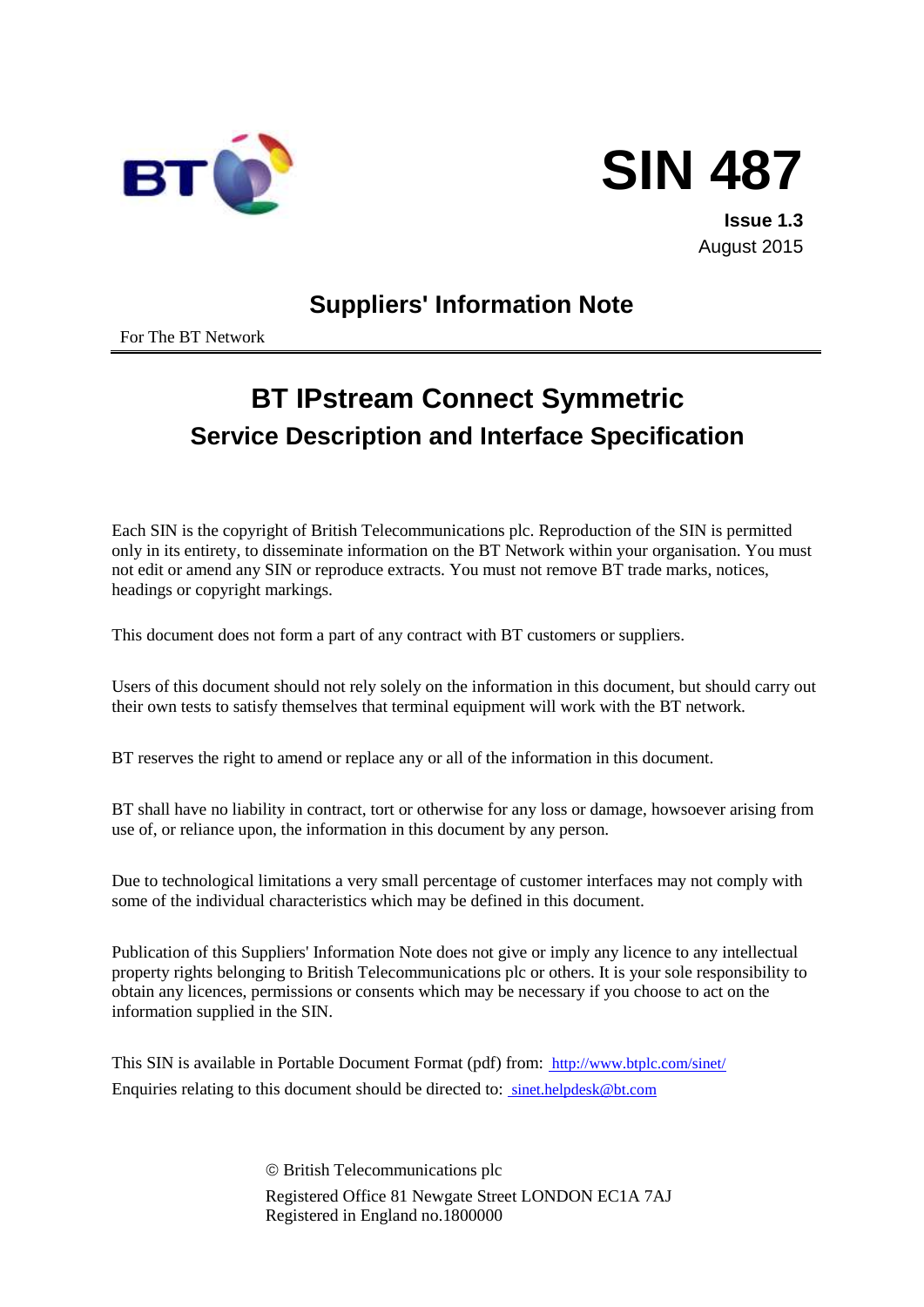#### **CONTENTS**

| 1            |     |       |  |
|--------------|-----|-------|--|
| $\mathbf{2}$ |     |       |  |
|              | 2.1 |       |  |
|              | 2.2 |       |  |
|              | 2.3 |       |  |
| $3^{\circ}$  |     |       |  |
|              | 31  |       |  |
|              | 3.2 |       |  |
|              | 3.3 |       |  |
|              | 3.4 |       |  |
|              |     | 3.4.1 |  |
|              |     |       |  |
|              | 3.5 |       |  |
|              | 3.6 |       |  |
|              |     | 3.6.1 |  |
|              |     | 3.6.2 |  |
| 4            |     |       |  |
| 5            |     |       |  |
| 6            |     |       |  |

FIGURE 1 - BT IPSTREAM CONNECT OVERVIEW 6 FIGURE 2 - STANDARD BT NTE AND SHDSL SERVICE SPECIFIC FRONT PLATE 7

TABLE 1 - DATA RATES FOR BT IPSTREAM CONNECT SYMMETRIC  $\overline{4}$ TABLE 2 - END USER CPE PARAMETERS 8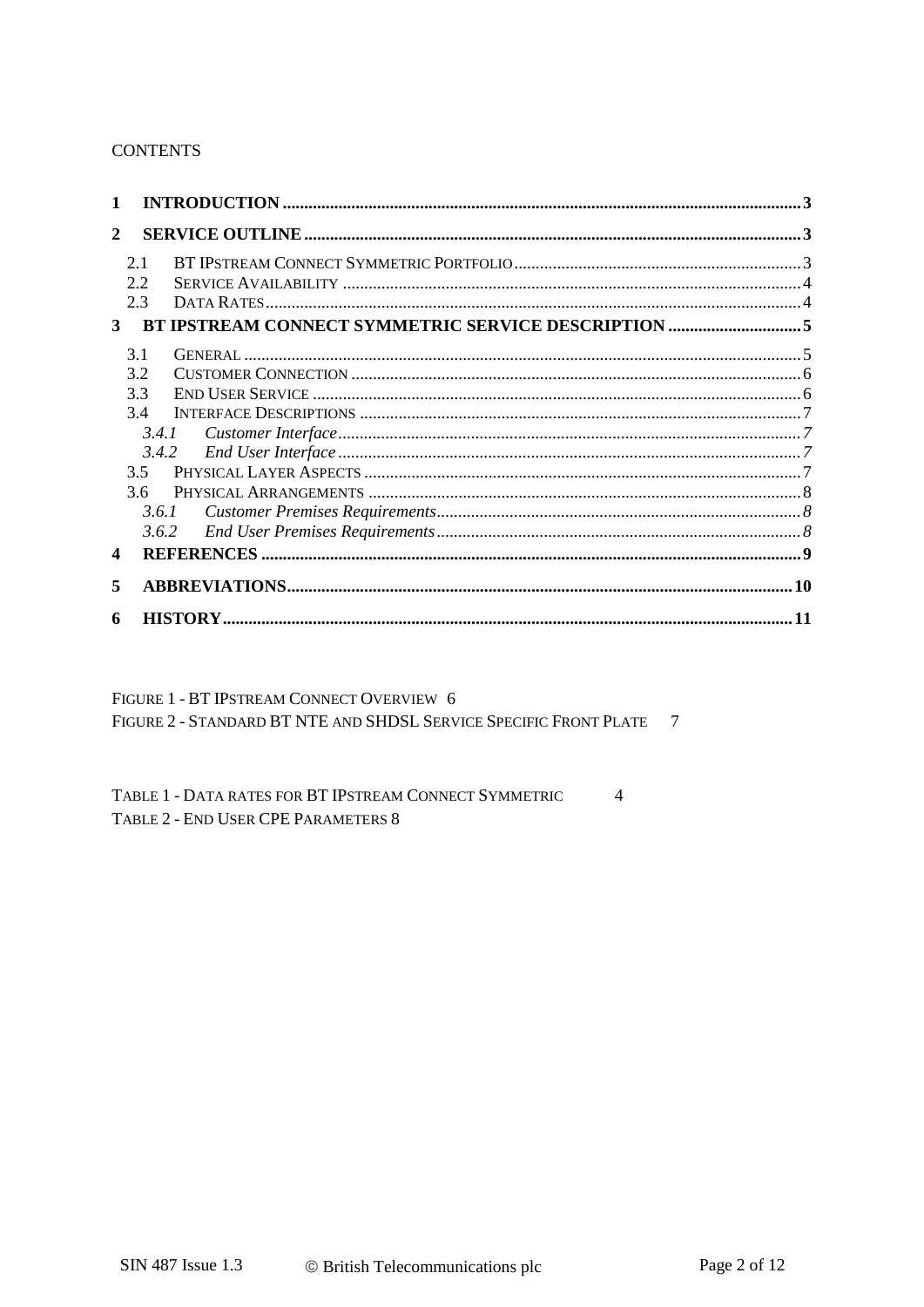## **1 Introduction**

This SIN describes the BT IPstream Connect Symmetric Service. This SIN provides information for use by BT and Customers - Service Providers (SPs), Other Licensed Operators (OLOs), Other Network Operators (ONOs), and Corporate Businesses - and Customer Premises Equipment (CPE) manufacturers and developers.

Please note: BT IPstream SHDSL is no longer available for new supply and has been retired at exchanges served by the Wholesale Broadband Connect product.

BT's portfolio of Broadband Symmetric data services will utilise SHDSL (Single pair High bit rate Digital Subscribers Line) technology as outlined in the ETSI specification TS  $101$  524<sup>[1]</sup>, and referred to by the ITU as G.SHDSL.

SHDSL technology requires a dedicated Metallic Path Facility (MPF). No other services (e.g. PSTN) can be supported on the same metallic path.

A specific SHDSL modem or terminating device, provided by the Service Provider or End User, is required. ADSL modems will not function with this service.

In particular this SIN should be read in conjunction with, SIN  $482^{[2]}$  detailing BT's launched Broadband IPstream Connect products and SIN 376<sup>[3]</sup> detailing BT's SHDSL interface.

## **2 Service Outline**

#### **2.1 BT IPstream Connect Symmetric Portfolio**

The BT IPstream Connect portfolio consists of a range of products (both symmetric and asymmetric) that enables a Service Provider to access multiple End Users via an IP network.

The BT IPstream Connect Symmetric service offers symmetric IP connectivity between customers and their End Users providing a "wires only" SHDSL interface. End Users are connected to the Service Providers BT Central link over BT's High Speed Data Network. BT manages the contention across BT's Network.

The service is aimed at End Users who require business class connectivity to their Service Provider with higher upstream data rates than those offered over the ADSL variants. The service is ideal for applications such as fast file transfer and web hosting. However, the service is not suitable for End Users who require sustained continuous bit-rate connectivity.

BT Wholesale does not provide CPE as part of the service. Any CPE provided by the Service Provider must comply with this document and  $\sin 376^{[3]}$  in order to interoperate successfully with the BT service.

The Service Provider owns the contractual/service relationship. BT supplies the delivery platform and basic service wrap.

IPstream Symmetric products are in the process of being withdrawn

#### Definitions:

Customer: The Service Provider (SP) who purchases the BT IPstream Connect Symmetric service from BT and sells or provides it to End-Users. Where appropriate the term Service Provider will be used to refer to the wider potential Customer base.

End User: The person using their CPE to connect to a Service Provider's network via the BT IPstream Connect Symmetric service.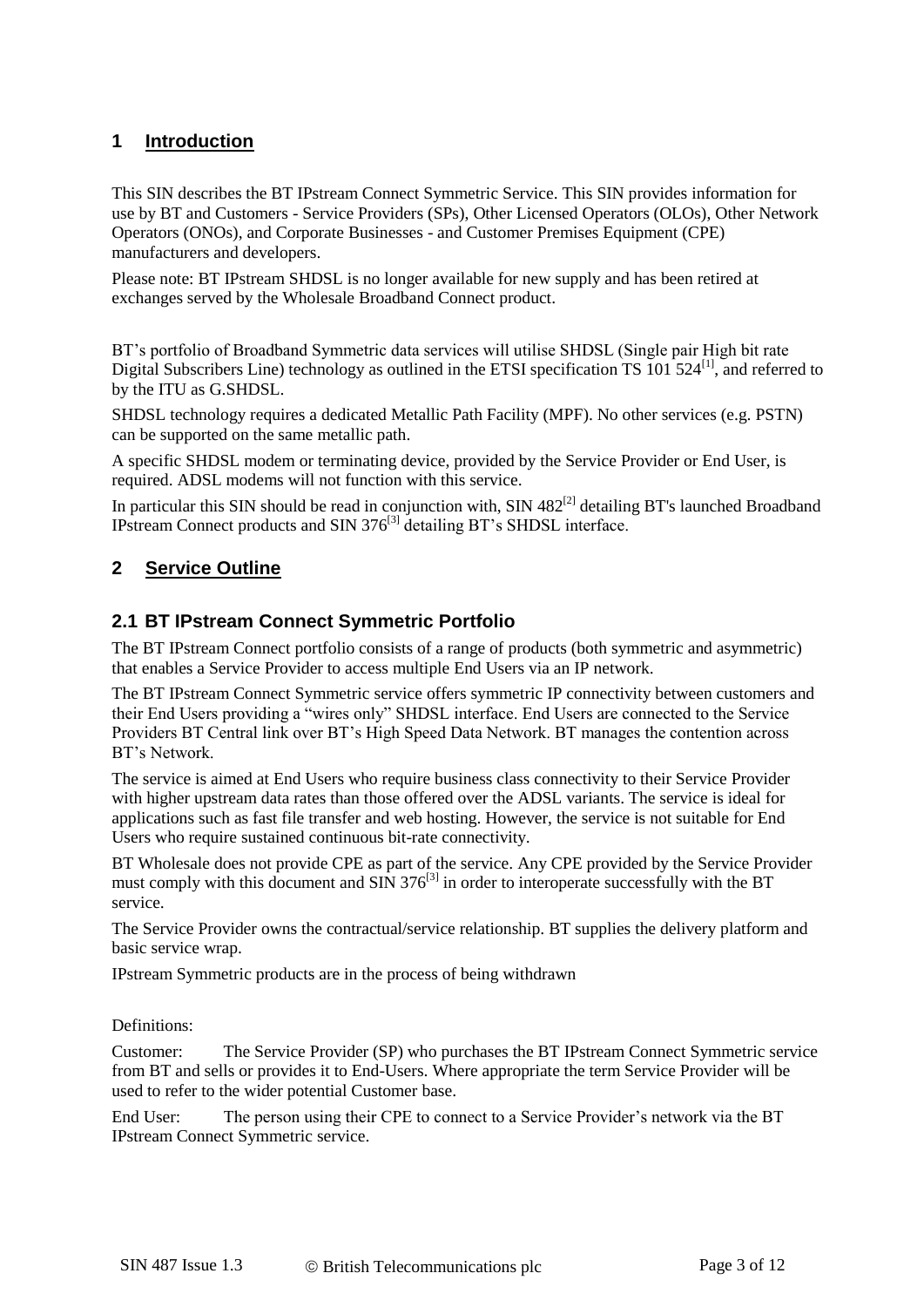## **2.2 Service Availability**

BT IPstream Connect Symmetric is no longer available for new supply and has been retired from exchanges where Wholesale Broadband Connect exists.

BT IPstream Connect Symmetric is only available over a dedicated BT Metallic Path Facility (MPF) with a dedicated BT NTE at the End Users premises. The product cannot co-exist with other BT services on the same MPF e.g. PSTN service is not supported. The service cannot be offered on an existing MPF. BT Wholesale provides the MPF as part of the service

Service is only available from enabled Exchanges where SHDSL capacity is available. There are technical reach limitations that may prevent some End Users from receiving SHDSL services, depending on the metallic path distance and attenuation from the local serving BT Exchange to the End User premises.

## **2.3 Data Rates**

The following table provides guidance on the rates supported on BT IPstream Connect Symmetric End User Accesses (IPSEUA), together with an illustration of the predicted radial reach. Technical limitations may further dictate maximum data speeds that can be achieved for each of the ANFP categories.

| Symmetric Service<br>Option                        | DSL line<br>rate<br>(kbps) | ATM rate<br>Inclusive of<br>headers | IP data<br>rate**<br>(kbps) | <b>ANFP Line</b><br>Category               | Estimated reach over 0.4mm<br>gauge copper from serving<br>$\alpha$ exchange*<br>(For guidance only and subject<br>to change) |
|----------------------------------------------------|----------------------------|-------------------------------------|-----------------------------|--------------------------------------------|-------------------------------------------------------------------------------------------------------------------------------|
| <b>BT</b> IPstream<br>Connect<br>Symmetric<br>250  | 264                        | 256                                 | 231                         | Extra Short,<br>Short,<br>Medium &<br>Long | 3.9km                                                                                                                         |
| <b>BT</b> IPstream<br>Connect<br>Symmetric<br>500  | 520                        | 512                                 | 463                         | Extra Short,<br>Short,<br>Medium &<br>Long | 3.4km                                                                                                                         |
| <b>BT</b> IPstream<br>Connect<br>Symmetric<br>1000 | 1032                       | 1024                                | 927                         | Extra Short,<br>Short $\&$<br>Medium       | 2.5km                                                                                                                         |
| <b>BT</b> IPstream<br>Connect<br>Symmetric<br>2000 | 2056                       | 2048                                | 1854                        | Extra Short,<br><b>Short</b>               | 1.6km                                                                                                                         |

\* BT line plant includes a range of cable gauges hence 0.4mm is indicative only.

*\*\* The IP data rate is defined as the rate available for the transport of IP packets in the payload of ATM cells. The actual data payload will be less then this as the effects of TCP/IP and PPP headers have to be taken into account, but no allowance is required for the overhead introduced by the ATM layer, as this has already been taken into account in the above figures.*

Table 1 - Data rates for BT IPstream Connect Symmetric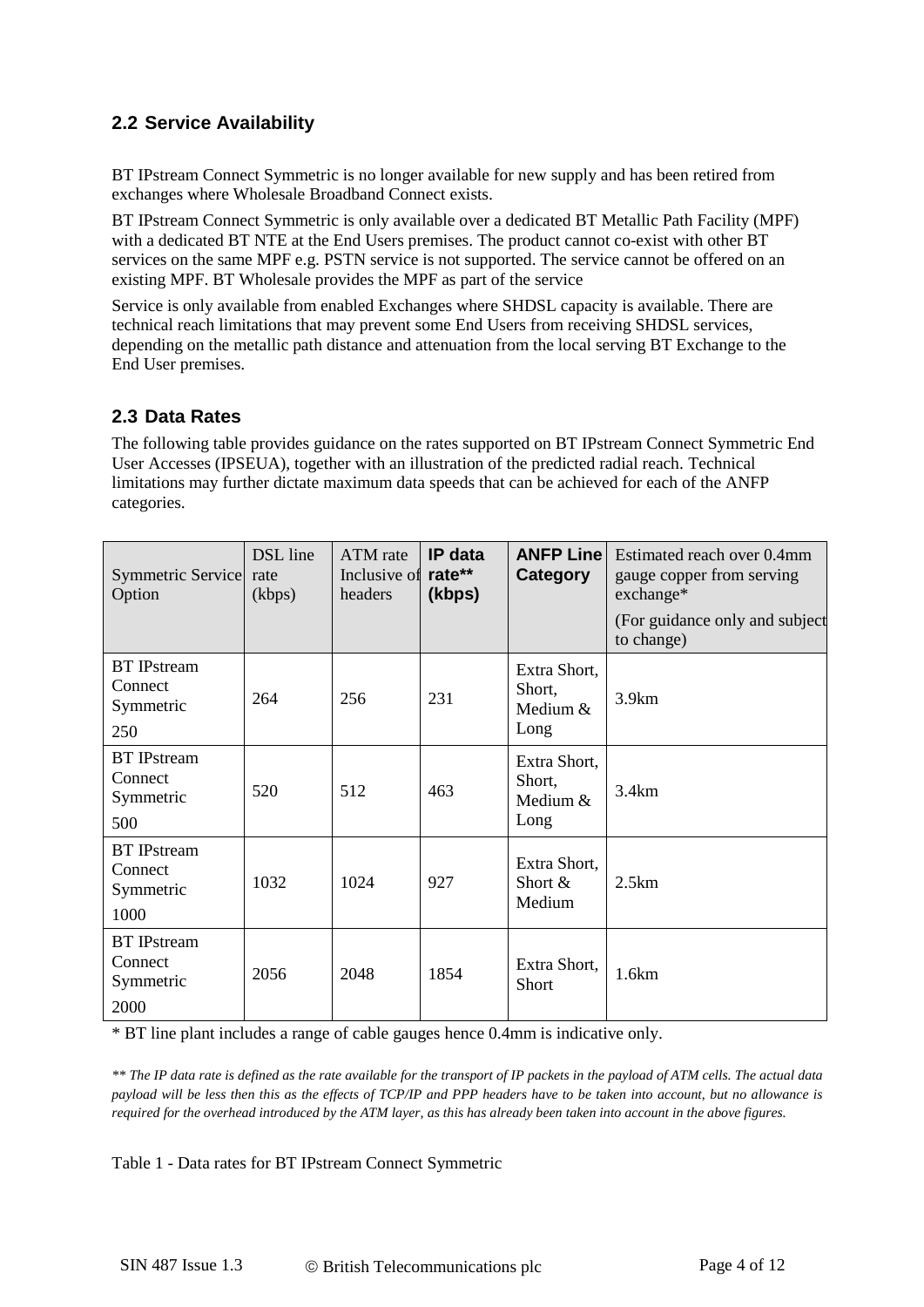The Access Network Frequency Plan  $(ANFP)^{[12]}$  exists to prevent signals on any given line from interfering unduly with the signals on adjacent lines in the access network.

The BT IPstream Connect Symmetric service will only be available over a dedicated Metallic Path Facility (MPF). Under the "Specification of the Access Network Frequency Plan (ANFP) applicable to transmission systems used on the BT Access Network" – Issue  $2^{[13]}$ , each distribution point (DP) within the access network is categorised as being either "Extra Short", "Short", "Medium" or "Long". The judgement is made on the basis of the lowest line loss present at the DP.

The ANFP categorisation places an upper limit on the DSL transmission rates that may be offered using SHDSL. These limits are currently as follows:

Lines connected to a DP categorised as "Extra Short"  $\leq 2320$  kbps

Lines connected to a DP categorised as "Short"  $\leq 2056$  kbps

Lines connected to a DP categorised as "Medium"  $\leq$  1505 kbps

Lines connected to a DP categorised as "Long"  $\leq$  784 kbps

**Note**. These are gross data rates as specified in Annex D section D.3.1 of the "Access Network Frequency Plan applicable to transmission systems used on the BT Access Network issue 2" published by OFTEL.

Whilst the ANFP requirements must be adhered to, it is in fact far more likely that the physical characteristics of the End User's MPF, i.e. its attenuation, will limit the maximum speed attainable.

For further information please contact:

Your company's BT Account Manager, or

e-mail: [broadband.enquiries@bt.com](mailto:broadband.enquiries@bt.com)

look under <http://www.btplc.com/sinet/>

For information about this document please e-mail [sinet.helpdesk@bt.com](mailto:sinet.helpdesk@bt.com)

#### **3 BT IPstream Connect Symmetric Service Description**

#### **3.1 General**

The BT IPstream Connect Symmetric service provides session controlled symmetric IP connectivity between an End User and a Broadband Access Server (BAS) in BT's High Speed Data Network from which the End User connects to the Service Provider. The service is restricted to a single Service Provider; however, that customer can choose to allow his End Users the facility of "Limited Service Selection" (see SIN 482 $^{[2]}$ ). The BT IPstream Connect Symmetric service comprises of two main components. An overview is given in Figure 1: BT IPstream Connect Symmetric Overview, and consists of:

#### BT IPStream Connect Handover Component

This component provides a means of conveying traffic from IPstream Connect end users to the IPstream Connect Point of Service Interconnects. Customers connect at the 10 IPStream Connect point of service interconnects via either a connection at the BRAS site to a patch panel, or via a 21C connection via one or more MSILs. Further details are specified in SIN 482

BT IPstream Connect Symmetric End User Access (IPSEUA)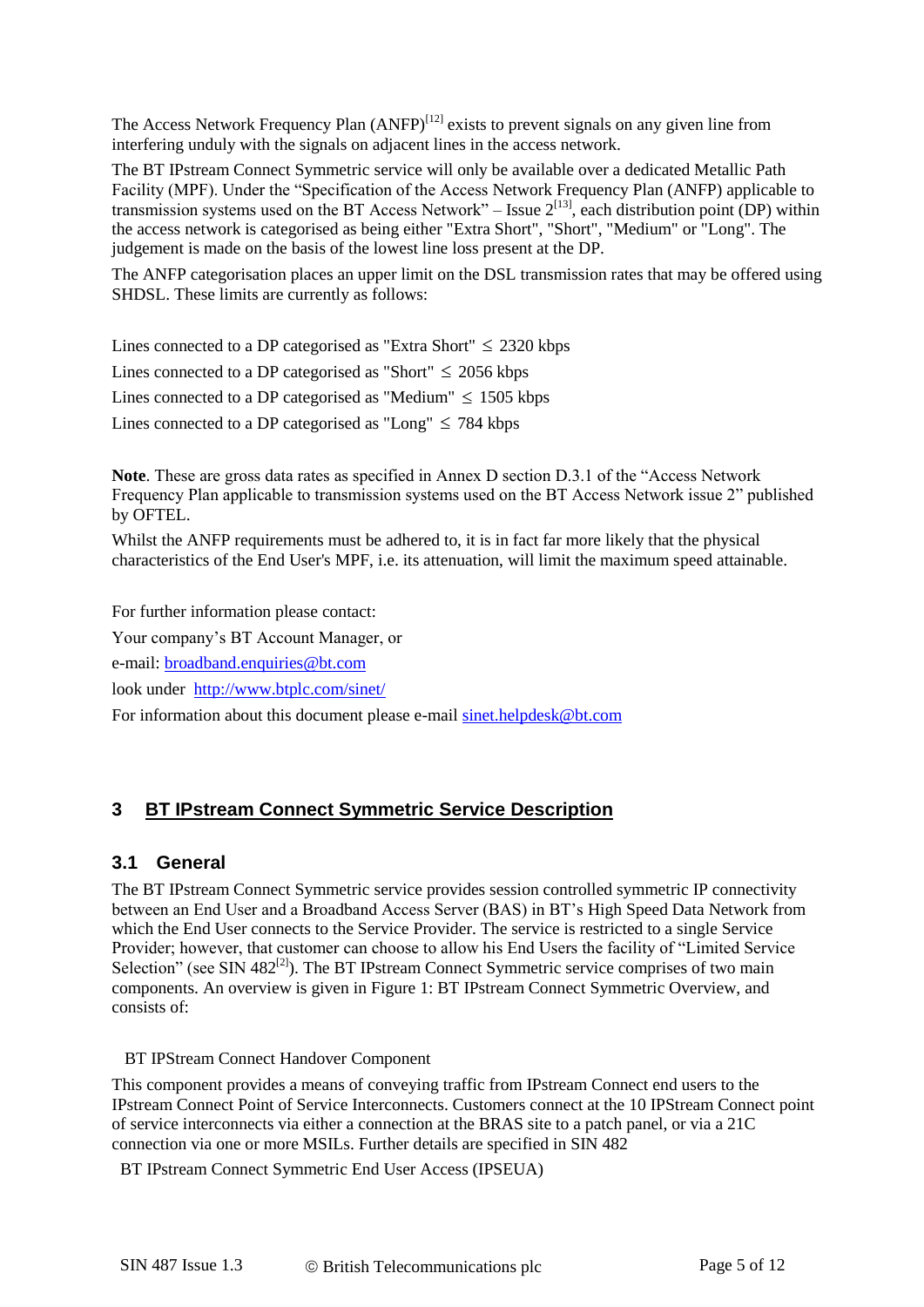This provides session controlled SHDSL based IP connectivity between an End User and a Broadband Access Server (BAS) in BT's High Speed Data Network. The BT IPstream Connect Symmetric product presents a 'wires only' (SHDSL) interface to the End User as per SIN 376<sup>[3]</sup>.

These component parts will be described in greater detail in the following sections.



Figure 1 - BT IPstream Connect Overview

## **3.2 Customer Connection**

The Service Provider connects into the BT Broadband Network via the BT IPStream Connect Handover component, as currently specified in SIN  $482^{[2]}$ .

Service Providers may utilise any existing Handover components that may have been provisioned for use with BT IPStream Connect ADSL services to support BT IPstream Connect Symmetric services where sufficient capacity exists.

## **3.3 End User Service**

The End User service comprises of a dedicated metallic path between the End User NTE and the serving DSLAM in the local BT Exchange. Over this path SHDSL technology is used to transport a Symmetric Permanent Virtual Circuit (Symmetric PVC) to a Broadband Remote Access Server (BRAS) in BT's High Speed Data Network. Table 1 describes the BT IPstream Connect Symmetric End User rates supported.

The BT IPstream Connect Symmetric product presents a 'wires only' (SHDSL) interface to the End User as per SIN  $376^{[3]}$ .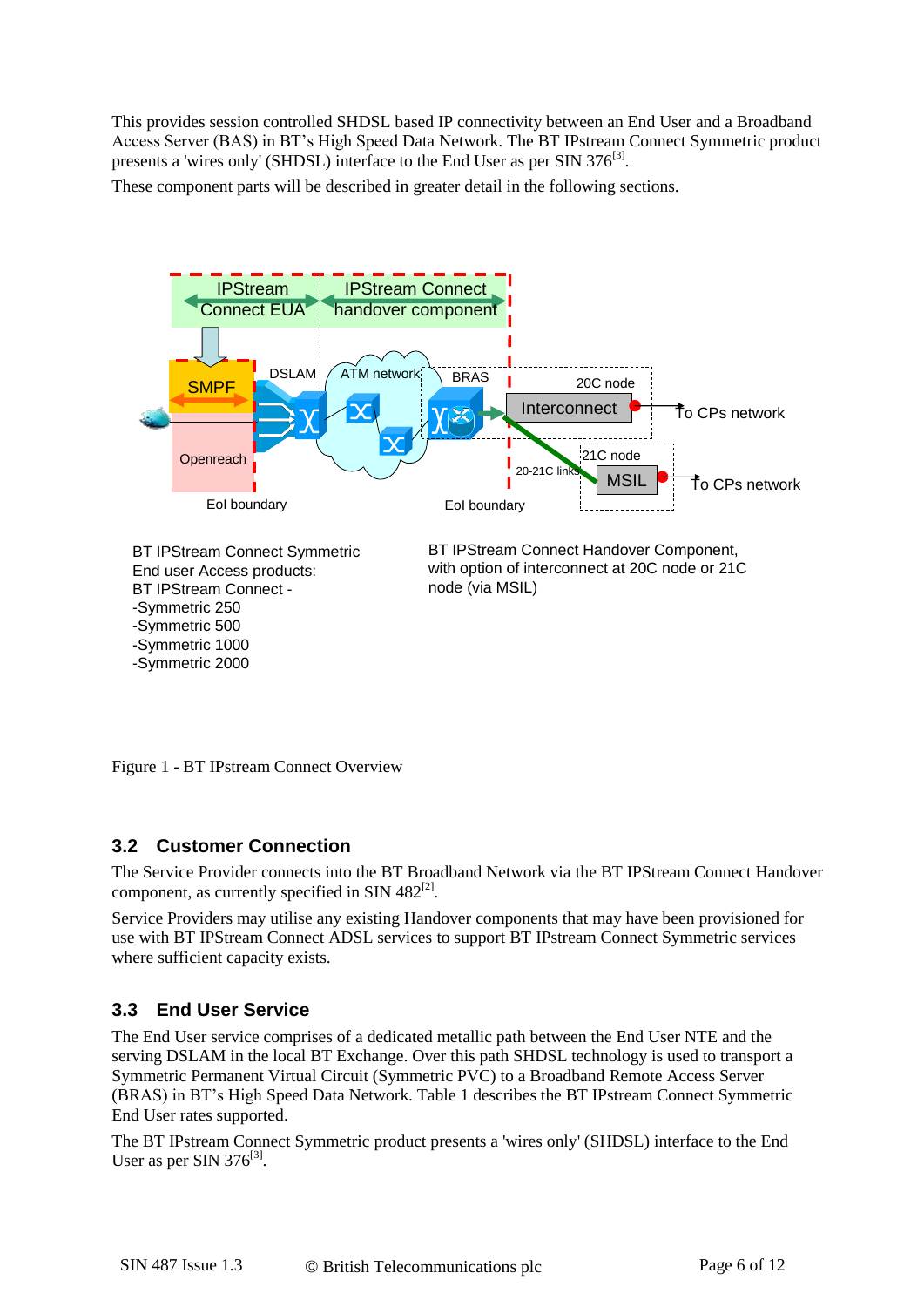## **3.4 Interface Descriptions**

#### **3.4.1 Customer Interface**

 $\text{SIN } 482^{[2]}$  provides further information concerning the interfaces to the customers network for IPStream Connect.

#### **3.4.2 End User Interface**

 $SIN 376^{[3]}$  describes the interface presented at the end of a SHDSL MPF at an end user's premises. SHDSL technology requires a dedicated metallic path facility, therefore no other service (e.g. PSTN) may be supported on the same MPF.

## **3.5 Physical Layer Aspects**

The Network Terminating point will be the socket on the BT provided NTE 5, which will be provided for all new end user access orders placed on and after  $30<sup>th</sup>$  June 2006. A RJ11 to NTE5 connector will be required between the NTE and SDSL modem.

For the existing orders placed on and before  $30<sup>th</sup>$  June 2006, the Network Terminating point is the standard NTE and SHDSL Service Specific Front Plate (SSFP) for BT IPstream Connect Symmetric. Both of these versions are shown in Figure 2. Note that cables or CPE are not supplied by BT as part of the SHDSL service.



Figure 2 - Standard BT NTE and SHDSL Service Specific Front Plate

The SHDSL SSFP plugs into the NTE in place of the standard front plate and presents a socket for connection of SHDSL CPE. The SHDSL connection is presented on the middle two pins of the socket, and corresponds to pins  $4 \& 5$  of a RJ45 plug and to pins  $3 \& 4$  of a RJ11 plug (which has only 6 pins). Polarity is unimportant. The other pins are not connected. Pin numbering of the socket is 1 to 8 from the left, looking into the socket with the contacts uppermost.

#### 3.5.1.1 End User CPE Configuration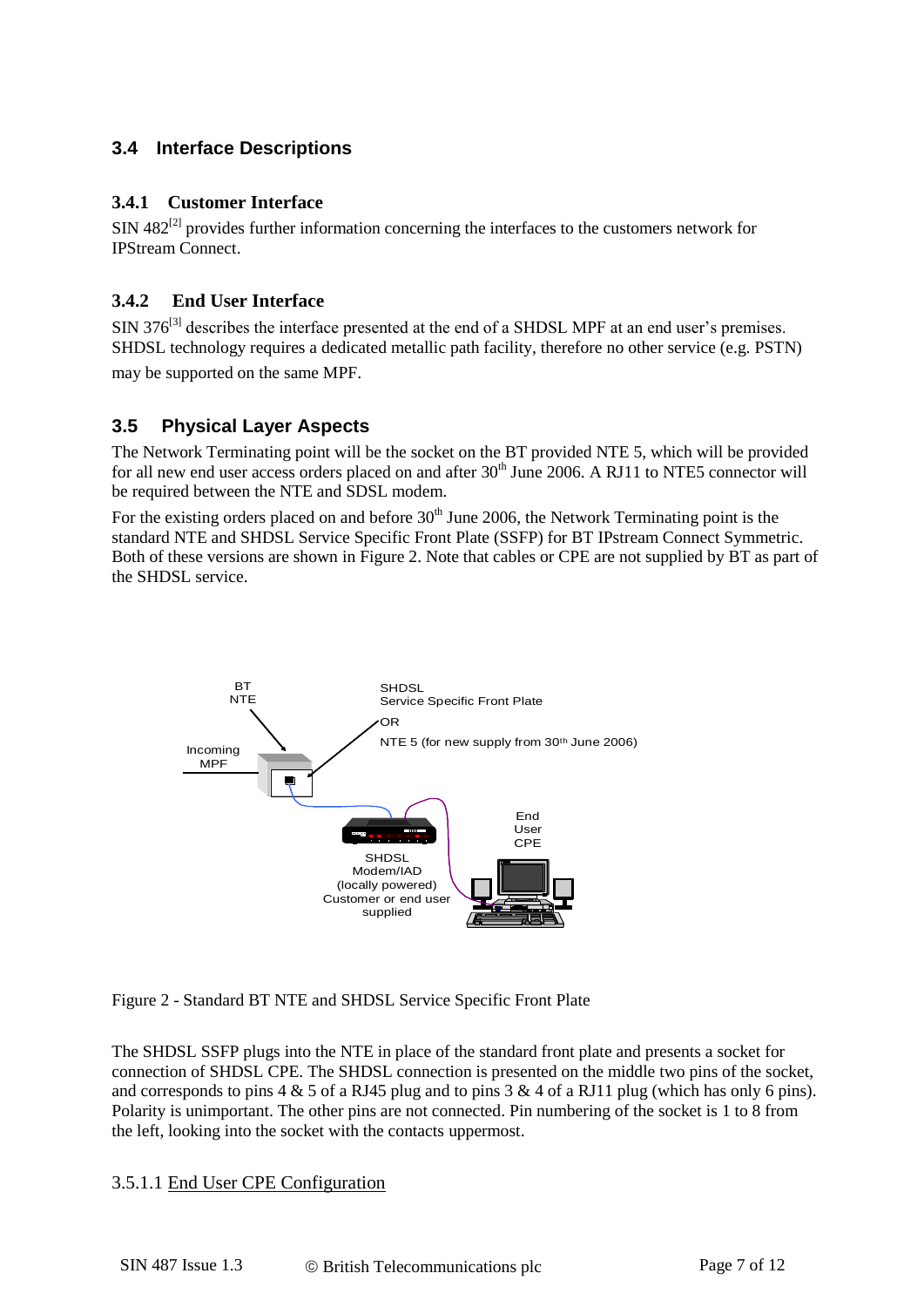Once connected to the MPF, the CPE for BT IPstream Connect Symmetric services must be configured to work with BT's network according to the requirements of the service.

For information, the configuration parameters shown in Table 2 will be requested of the End User CPE:

| Parameter                                                      | BT IPstream Connect Symmetric EUA |              |            |               |
|----------------------------------------------------------------|-----------------------------------|--------------|------------|---------------|
|                                                                | 250                               | 500          | 1000       | 2000          |
| ITU G.SHDSL mode <sup>[11]</sup>                               | Yes                               | <b>Yes</b>   | Yes        | Yes           |
| Upstream & Downstream<br>ATM rate (including ATM<br>overheads) | $256$ kbit/s                      | $512$ kbit/s | 1024kbit/s | $2048$ kbit/s |

Table 2 - End User CPE Parameters

#### 3.5.1.2 ATM Layer Aspects

BT IPstream Connect provides a single ATM virtual channel connection between the End User and BT Broadband Network. The ATM layer VP at all End User interface will be presented with a VPI=0. Within the VP, the BT IPstream Connect Symmetric service will present the data channel on VCI=38. Loopback diagnostic traffic VPI/VCI values are defined in SIN376 $^{[3]}$ .

#### 3.5.1.3 Traffic Shaping

In order to ensure optimum and correct operation of the service, upstream traffic (towards the BT network) should be shaped by the End User premises equipment such that the IP data rate does not exceed 99% of the IP data rates shown in Table 1 above. Traffic exceeding this value may be subject to excessive CDV. If traffic is not shaped at the IP layer, the maximum SCR should be set to the PCR minus 1kbps with an MBS=100, however, if user traffic is shaped to 99% of IP data rate, then this constraint can be avoided. This ATM shaped rate shall include all ATM cells i.e. user cells, OAM cells and traffic on the looped VPI/VCI=0/21 channel (if supported). Buffering may be required to allow for CDV in any traffic being offered to the modem.

#### **3.6 Physical Arrangements**

#### **3.6.1 Customer Premises Requirements**

SIN 482[2] provides information concerning the interconnect arrangements to the customers network.

#### **3.6.2 End User Premises Requirements**

At the End User premises, the BT IPstream Connect Symmetric NTE 5 (for end user orders placed on or after 30<sup>th</sup> June 2006) or Service Specific Front Plate will have been installed in accordance with standard BT practices. It is the responsibility of the Service Provider to both provide and configure the End User CPE and ensure that an appropriate power supply exists.

#### 3.6.2.1 End User Configuration

For BT IPstream Connect Symmetric Configuration see SIN  $482^{[2]}$  section 4, covering Session Establishment, IP Addressing (including NAT/No Nat Options), Radius Authentication, Test Account requirements, Routing protocols and other Service Provider Hosting responsibilities.

3.6.2.2 CPE – Customer Provided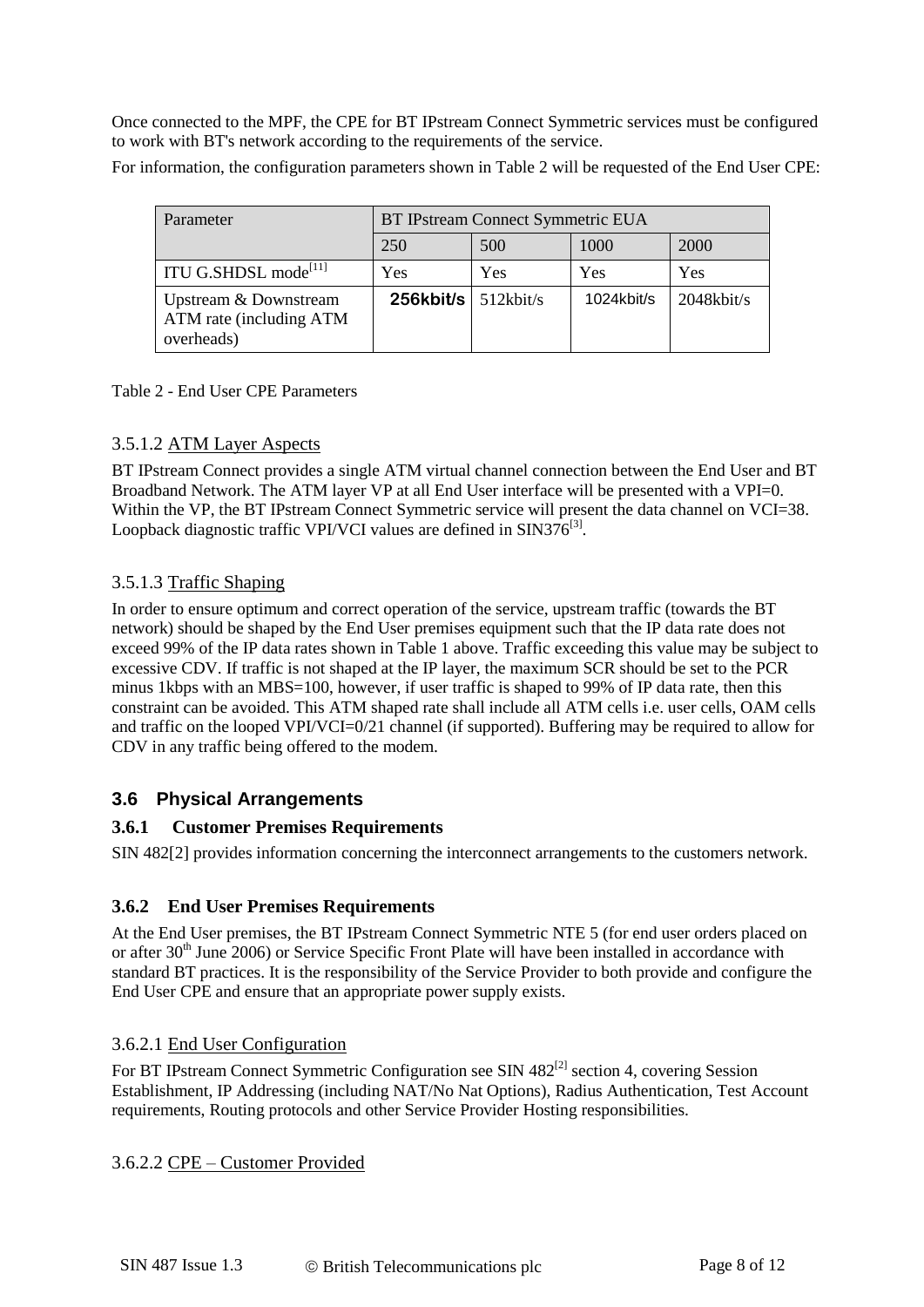In order to correctly interoperate with the services the CPE device(s) should:

- conform to the requirements in SIN  $376^{[3]}$
- support PPP over AAL5 (RFC 2364 $[4]$ ) using VC based multiplexing
- use ATM VPI/VCI pair 0/38 for data transmission/reception
- support PPP (RFC  $1661^{[5]}$ )
- support User Authentication (CHAP) with PPP (RFC 1334<sup>[6]</sup>, RFC 1994<sup>[7]</sup>)
- support IPCP (RFC  $1332^{[8]}$ )
- support PPP IPCP Extensions for Name Server Addresses (RFC 1877<sup>[9]</sup>)
- carry out upstream traffic shaping to the ATM rate corresponding to the IP data rate
- not issue a CHAP challenge, but must respond if challenged

The CPE device(s) may (optionally):

- support network renumbering (RFC  $1631^{[10]}$ )
- be set to become the slave in PPP negotiation (in order to speed up the negotiation process)

To establish a session to the Service Provider the End User CPE must supply a username, domain name and password. Two formats of presenting the domain name and user name are supported. These are:

- 1. [End.user@link.business-name.com](mailto:End.user@link.business-name.com)
- 2. Link.business-name.com/end.user

**Note 1**. The characters '/' '\' '%' ' $\%$ ' ( $\varpi$ )' and '#' are reserved characters and cannot be used in a username or domain name.

**Note 2**. BT IPstream Connect supports Domain Name options of 'One to One', 'Many to One' and 'One to Many'. Please refer to SIN 482 for details.

**Note 3**. It is possible for customers to receive "domain/user" even if they are expecting "user@domain". How this is processed is up to the Service Provider.

## **4 References**

| $[1]$ | TS 101 524      | Transmission and Multiplexing (TM); Access transmission<br>system on metallic access cables; Symmetric single pair high<br>bitrate Digital Subscriber Line (SDSL) | <b>ETSI</b> |
|-------|-----------------|-------------------------------------------------------------------------------------------------------------------------------------------------------------------|-------------|
| $[2]$ | SIN 482         | BT Broadband IP Products - Interface Specification                                                                                                                | <b>BT</b>   |
| $[3]$ | SIN 376         | BT Broadband SHDSL Interface Specification                                                                                                                        | <b>BT</b>   |
| $[4]$ | <b>RFC 2364</b> | PPP over AAL5                                                                                                                                                     | <b>IETF</b> |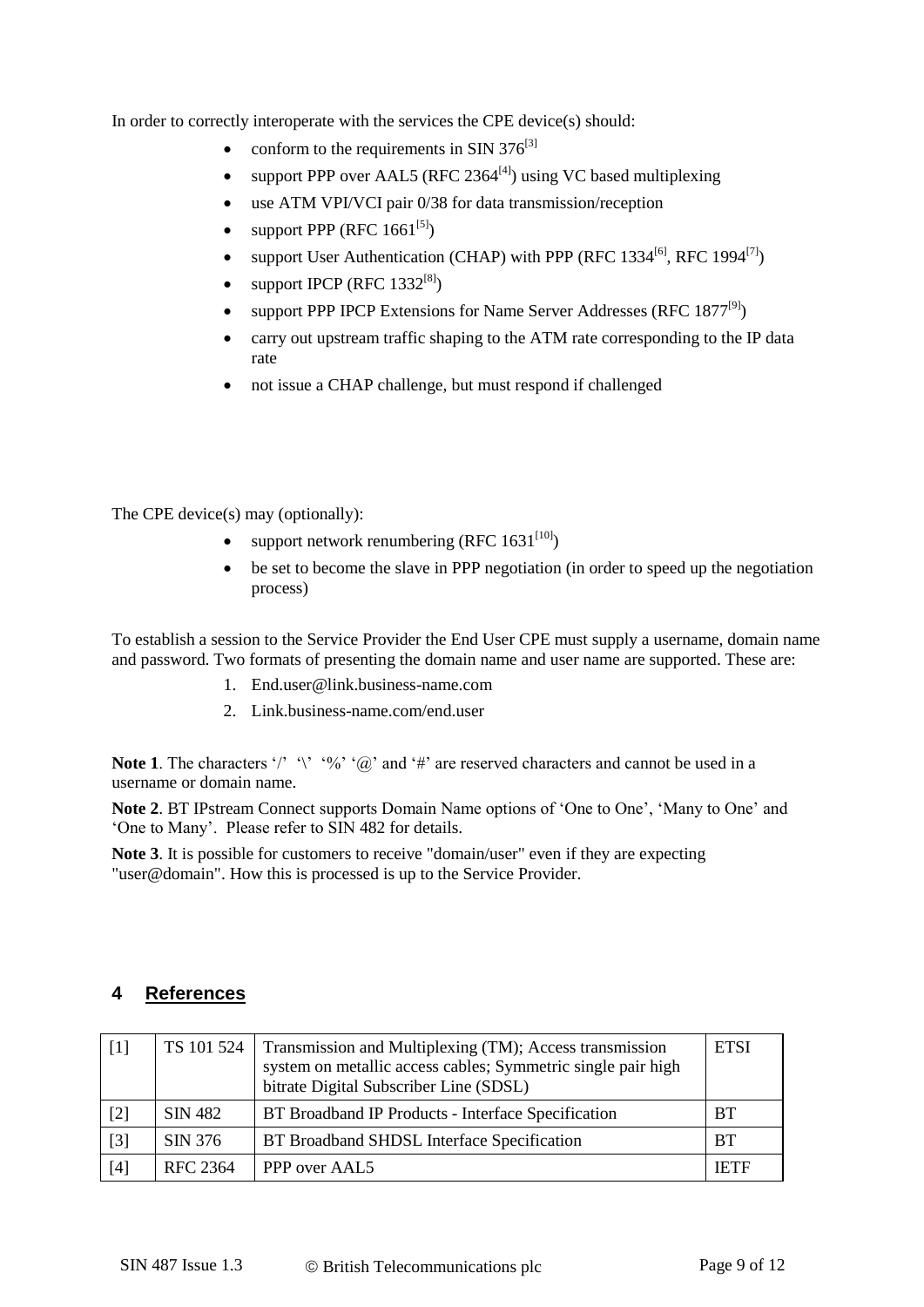| $[5]$  | RFC 1661        | The Point-to-Point Protocol                                                                                                                                                                                      | <b>IETF</b> |
|--------|-----------------|------------------------------------------------------------------------------------------------------------------------------------------------------------------------------------------------------------------|-------------|
| [6]    | <b>RFC 1334</b> | <b>PPP</b> Authentication Protocols                                                                                                                                                                              | <b>IETF</b> |
| $[7]$  | <b>RFC 1994</b> | PPP Challenge Handshake Authentication Protocol (CHAP)                                                                                                                                                           | <b>IETF</b> |
| [8]    | <b>RFC 1332</b> | The PPP Internet Protocol Control Protocol (IPCP)                                                                                                                                                                | <b>IETF</b> |
| [9]    | <b>RFC 1887</b> | An Architecture for IPv6 Unicast Address Allocation                                                                                                                                                              | <b>IETF</b> |
| [10]   | <b>RFC 1631</b> | The IP Network Address Translator (NAT)                                                                                                                                                                          | <b>IETF</b> |
| $[11]$ | G.991.2         | Single-pair High-speed Digital Subscriber Line (SHDSL)<br>Transceivers                                                                                                                                           | <b>ITU</b>  |
| $[12]$ | <b>ANFP</b>     | Specification of the Access Network Frequency Plan applicable<br>to transmission systems used on the BT Access Network'; Oftel<br>Technical Requirement, OTR004: Issue 2, 2003 - NICC<br>Document ND1602:2002/11 | <b>NICC</b> |

BT Suppliers' Information Notes may be obtained from our www site at: [http://www.btplc.com/sinet/.](http://www.btplc.com/sinet/) For further information or copies of other referenced sources, please see document sources at http://www.btplc.com/sinet/.

## **5 Abbreviations**

| Expansions<br>Acronym                                                                             |                                                           |  |  |
|---------------------------------------------------------------------------------------------------|-----------------------------------------------------------|--|--|
| AAL5<br><b>ATM Adaptation Layer 5</b>                                                             |                                                           |  |  |
| <b>ADSL</b>                                                                                       | Asymmetric Digital Subscriber Line                        |  |  |
| <b>ANFP</b>                                                                                       | <b>Access Network Frequency Plan</b>                      |  |  |
| <b>ATM</b>                                                                                        | <b>Asynchronous Transfer Mode</b>                         |  |  |
| <b>BAS</b>                                                                                        | <b>Broadband Access Server</b>                            |  |  |
| <b>BT</b>                                                                                         | British Telecommunications plc                            |  |  |
| <b>CBR</b>                                                                                        | <b>Constant Bit Rate</b>                                  |  |  |
| <b>CHAP</b>                                                                                       | <b>Challenge Handshake Authentication Protocol [IETF]</b> |  |  |
| <b>Customers' Premises Equipment</b><br><b>CPE</b>                                                |                                                           |  |  |
| DP                                                                                                | <b>Distribution Point</b>                                 |  |  |
| <b>DSL</b>                                                                                        | Digital Subscriber Line                                   |  |  |
| <b>DSLAM</b>                                                                                      | Digital Subscriber Line Access Multiplexer                |  |  |
| <b>ETSI</b>                                                                                       | European Telecommunications Standards Institute           |  |  |
| <b>EUA</b>                                                                                        | <b>End User Access</b>                                    |  |  |
| IP                                                                                                | Internet Protocol [IETF]                                  |  |  |
| <b>IPCP</b>                                                                                       | Internet Protocol Control Protocol [IETF]                 |  |  |
| <b>IPSEUA</b>                                                                                     | <b>IPstream Connect Symmetric End User Access</b>         |  |  |
| <b>ITU</b><br><b>International Telecommunications Union</b>                                       |                                                           |  |  |
| International Telecommunication Union - Telecommunications Standardisation Sector<br><b>ITU-T</b> |                                                           |  |  |
| L2TP<br>Layer 2 Tunnelling Protocol [IETF]                                                        |                                                           |  |  |
| <b>MBS</b>                                                                                        | <b>Maximum Burst Size</b>                                 |  |  |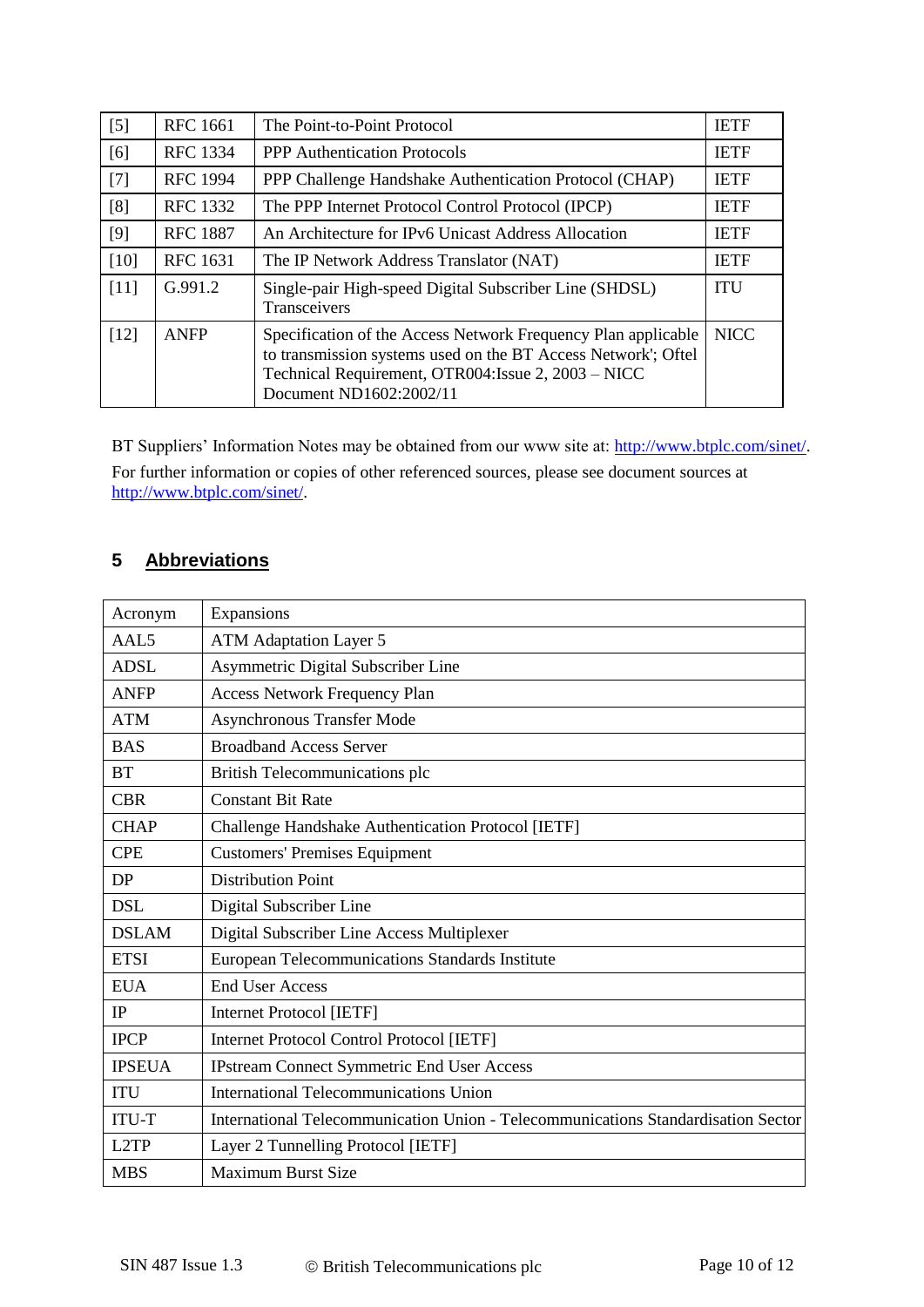| Acronym       | Expansions                                        |  |  |  |
|---------------|---------------------------------------------------|--|--|--|
| <b>MPF</b>    | Metallic Path Facility                            |  |  |  |
| <b>NICC</b>   | Network Interoperability Consultative Committee   |  |  |  |
| <b>NTE</b>    | <b>Network Termination Equipment</b>              |  |  |  |
| <b>NTP</b>    | <b>Network Terminating Point</b>                  |  |  |  |
| <b>OLO</b>    | <b>Other Licensed Operator</b>                    |  |  |  |
| PAP           | Password Authentication Protocol [IETF]           |  |  |  |
| PC            | Personal Computer                                 |  |  |  |
| <b>PCR</b>    | Peak Cell Rate                                    |  |  |  |
| PPP           | Point-to-Point Protocol [IETF]                    |  |  |  |
| <b>PSTN</b>   | Public Switched Telephone Network                 |  |  |  |
| <b>PVC</b>    | Permanent Virtual Circuit/Channel                 |  |  |  |
| <b>RADIUS</b> | Remote Authentication Dial In User Service [IETF] |  |  |  |
| <b>RFC</b>    | <b>Request for Comment [IETF]</b>                 |  |  |  |
| <b>RJ45</b>   | Registered Jack 45                                |  |  |  |
| <b>SCR</b>    | Sustainable Cell Rate                             |  |  |  |
| <b>SHDSL</b>  | Single pair High bit rate Digital Subscriber Line |  |  |  |
| <b>SIN</b>    | Suppliers' Information Note [BT]                  |  |  |  |
| <b>SP</b>     | Service Provider                                  |  |  |  |
| <b>SPIN</b>   | Service Provider Industry Notification [BT]       |  |  |  |
| <b>SSFP</b>   | Service Specific Front Plate [BT]                 |  |  |  |
| SSO           | <b>Symmetric Service Option</b>                   |  |  |  |
| <b>SIN</b>    | <b>Suppliers' Information Note</b>                |  |  |  |
| $STM-1$       | Synchronous Transport Module Level 1 (155 Mbit/s) |  |  |  |
| <b>TCP</b>    | <b>Transmission Control Protocol [IETF]</b>       |  |  |  |
| <b>VC</b>     | Virtual Connection [ATM]                          |  |  |  |
| <b>VCI</b>    | Virtual Connection Identifier [ATM]               |  |  |  |
| <b>VP</b>     | <b>Virtual Path</b>                               |  |  |  |
| <b>VPI</b>    | Virtual Path Identifier [ATM]                     |  |  |  |

## **6 History**

| <b>Status</b>                    | Date          | Details of Change                                                                                                |
|----------------------------------|---------------|------------------------------------------------------------------------------------------------------------------|
| <b>SIN 487</b><br>$I$ ssue $1.0$ | 19 June 2008  | <b>First Issue</b>                                                                                               |
| <b>SIN 487</b><br>$I$ ssue 1.1   | 24 April 2012 | Comment added to section 2.1 to advise that IPstream<br>Symmetric products are in the process of being withdrawn |
| SIN487<br>$I$ ssue 1.2           | 11 April 2013 | Retirement date within the WBC footprint included in<br>introduction                                             |